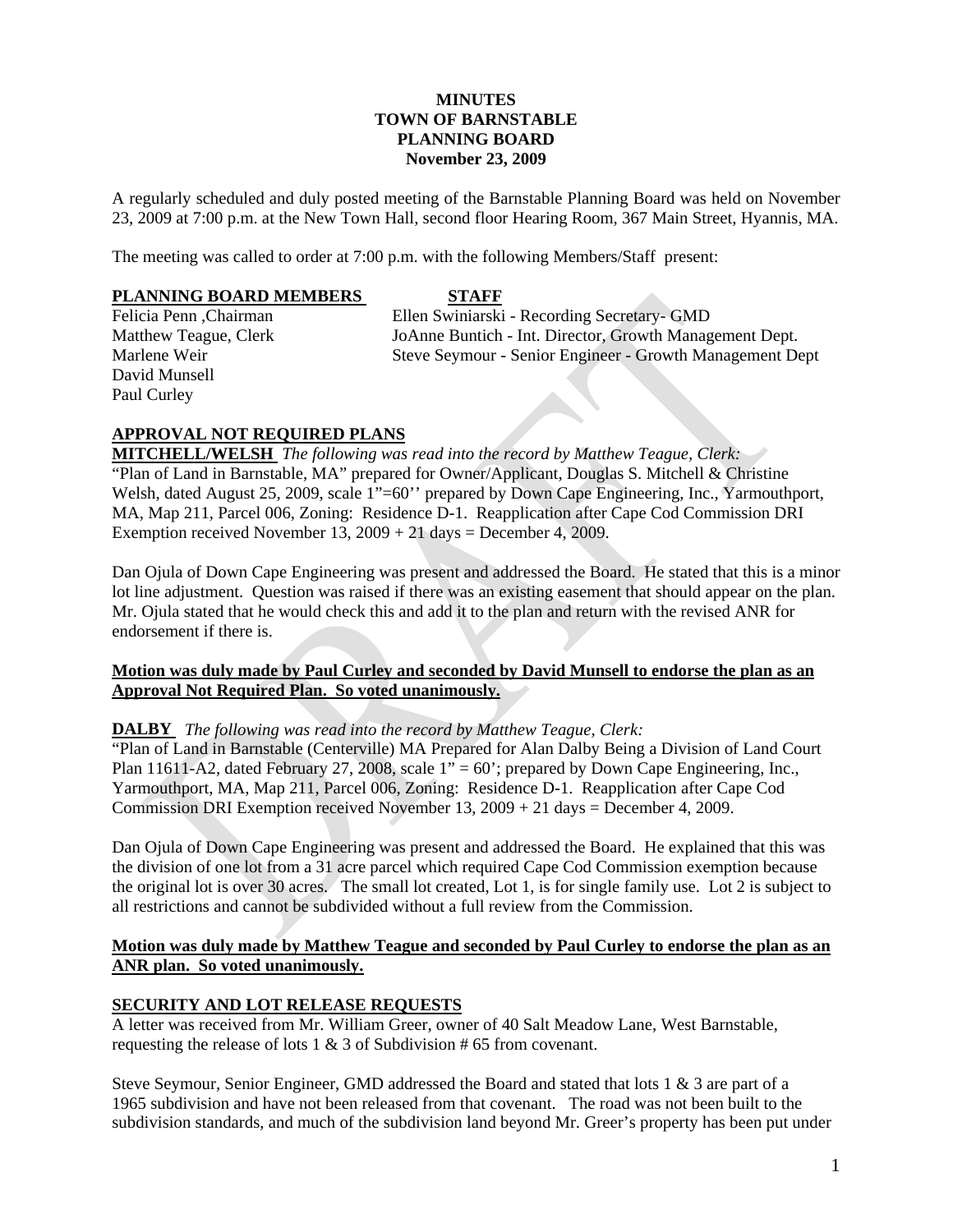a conservation restriction. The existing road width is approx. 9 ft. and would need to be widened at least to 12 ft or more. Puddling is a problem and would need to draining and filling. The paved apron is breaking apart and the cobble is sticking up in the road. He stated that this road would be very hard to plow. The road entrance has site distance problems especially to the left. A turnaround has been proposed by Mr. Greer. DPW Highway Department should assess also.

JoAnne Buntich stated West Barnstable Fire District is okay for emergency access, however it is premature to release the lots without DPW needs also being assessed and provided.

Mr. William Greer, owner and applicant addressed the Board. He stated that he purchased the lots several years ago and has been working ever since to make them buildable. A well has been installed, etc., however he needs the covenant released to progress. He agreed that the review of his request required a subsequent meeting and requested a continuance to December 14, 2009 Planning Board meeting which was granted by the Planning Board.

David Munsell inquired regarding a modification of this subdivision. It was stated that the subdivision was never paved to subdivision standards, the 2 lots at the front were not part of the subdivision and a homeowner's association was not formed. Lot 2 was released in 1971 because the road had been improved enough to meet criteria at that time. It was agreed that the Planning Board members would view this road at their convenience in preparation for December 14, 2009 meeting.

# **OTHER BUSINESS**

**Motion was duly made by Paul Curley and seconded by Marlene Weir to accept the minutes of the Planning Board meeting of November 9, 2009. So voted unanimously.**

### **Planning Board Fees**

**Motion was duly made by David Munsell and seconded by Paul Curley to have all of the costs of postage and advertising for Planning Board matters be paid for by the applicants beginning January 1, 2010. So voted unanimously.** 

# **REPORTS - JoAnne Buntich, Int. Director, Growth Management Dept.**

Local Comprehensive Plan Update :

- Recommended changes to Land Use Section 1 have been made
- Planning Board reviewed and accepted changes
- Expect to bring these requested changes back to Town Council by end of the year
- The action plan had been determined to be too large
- Action plan will need to be revisited annually must work with operating budget
- Other sections will be reviewed by Planning Board

Zoning Discussions for December 14, 2009 meeting:

- Office/Multifamily Definition
- Craigville Beach DCPC
- Barnstable Visioning

### **CORRESPONDENCE RECEIVED DISCUSSION:**

Notice of Zoning Board of Appeals Public Hearing to the Planning Board of Barnstable Housing Authority's Chapter 40B Comprehensive Permit Application at 70 Stage Coach Road and 151 Oak Street, Centerville was received. Attorney Paul Revere, attorney for several abutting property owners, was present and addressed the Board. He stated that 12 lots abut Stage Coach Road and that the road is part of a 1972 Land Court subdivision of which the Barnstable Housing Authority property is not a part. He further stated that the only frontage of their property is the width of the road where it dead ends and under comprehensive permit rules, legal rights of access must be proven. Also, Stage Coach Road drainage is